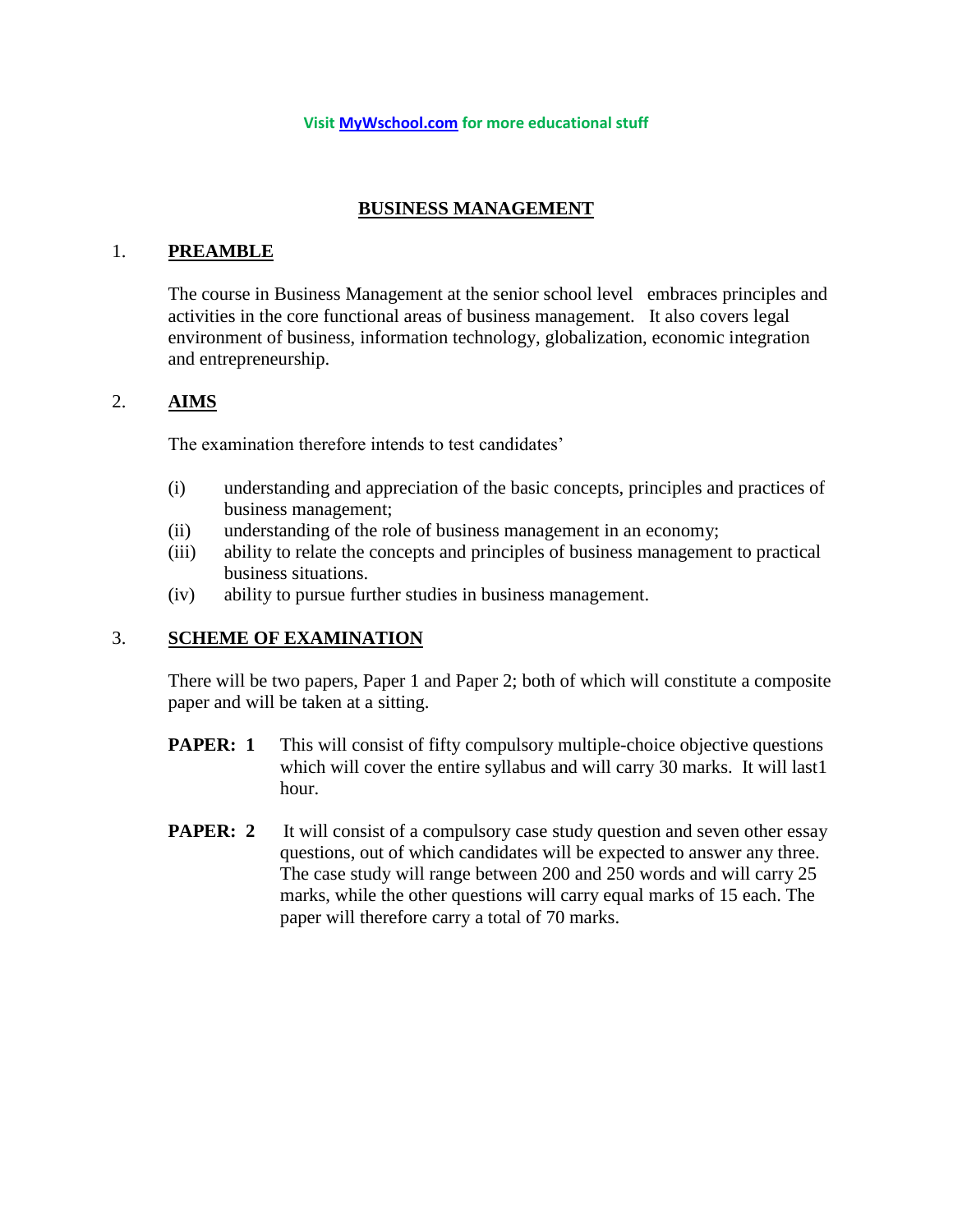# 4. **DETAILED SYLLABUS**

| <b>1. NATURE OF</b><br><b>MANAGEMENT</b><br>1.1 Meaning and Process of<br>1.1.1 Meaning of Management and<br>Management<br>administration<br>1.1.2 Basic Functions of<br>1.1.3 Levels of Management<br>1.1.4 Types and Roles of Managers<br>1.1.5 Difference between Administration<br>and Management<br>1.2 Forms of Business<br>1.2.1 Meaning of Business Organization<br>Organization<br>1.2.2. Identification of Major Forms: (Sole<br>Proprietorship, Partnership,<br>Limited Liability Company, Public<br>orations, Co-operative society)<br>1.2.3. Procedures for the<br>formations/Characteristics,<br>advantages and disadvantages of each<br>form.<br>1.2.4 Causes of business failure.<br>1.3 Business and Society<br>1.3.1 Meaning of Business Environment<br><b>Business Environment,</b><br>1.3.2 Forces in the Businesses Environment<br>1.3.3 Ethical, legal and social<br>responsibilities of Businesses.<br>meaning and differences.<br>2. FUNCTIONS OF<br><b>MANAGEMENT</b><br>2.1.1 Meaning and importance of planning<br>2.1 Planning and Decision<br>2.1.2 Steps in planning, Types<br>Making<br>.2.1.3 Meaning and of planning, Limitations<br>to planning<br>2.1.3 Meaning and importance of decision<br>making. | <b>TOPICS</b> | <b>NOTES</b>                                 |
|------------------------------------------------------------------------------------------------------------------------------------------------------------------------------------------------------------------------------------------------------------------------------------------------------------------------------------------------------------------------------------------------------------------------------------------------------------------------------------------------------------------------------------------------------------------------------------------------------------------------------------------------------------------------------------------------------------------------------------------------------------------------------------------------------------------------------------------------------------------------------------------------------------------------------------------------------------------------------------------------------------------------------------------------------------------------------------------------------------------------------------------------------------------------------------------------------------------------------------------|---------------|----------------------------------------------|
|                                                                                                                                                                                                                                                                                                                                                                                                                                                                                                                                                                                                                                                                                                                                                                                                                                                                                                                                                                                                                                                                                                                                                                                                                                          |               |                                              |
|                                                                                                                                                                                                                                                                                                                                                                                                                                                                                                                                                                                                                                                                                                                                                                                                                                                                                                                                                                                                                                                                                                                                                                                                                                          |               |                                              |
|                                                                                                                                                                                                                                                                                                                                                                                                                                                                                                                                                                                                                                                                                                                                                                                                                                                                                                                                                                                                                                                                                                                                                                                                                                          |               |                                              |
|                                                                                                                                                                                                                                                                                                                                                                                                                                                                                                                                                                                                                                                                                                                                                                                                                                                                                                                                                                                                                                                                                                                                                                                                                                          |               |                                              |
|                                                                                                                                                                                                                                                                                                                                                                                                                                                                                                                                                                                                                                                                                                                                                                                                                                                                                                                                                                                                                                                                                                                                                                                                                                          |               |                                              |
|                                                                                                                                                                                                                                                                                                                                                                                                                                                                                                                                                                                                                                                                                                                                                                                                                                                                                                                                                                                                                                                                                                                                                                                                                                          |               |                                              |
|                                                                                                                                                                                                                                                                                                                                                                                                                                                                                                                                                                                                                                                                                                                                                                                                                                                                                                                                                                                                                                                                                                                                                                                                                                          |               |                                              |
|                                                                                                                                                                                                                                                                                                                                                                                                                                                                                                                                                                                                                                                                                                                                                                                                                                                                                                                                                                                                                                                                                                                                                                                                                                          |               |                                              |
|                                                                                                                                                                                                                                                                                                                                                                                                                                                                                                                                                                                                                                                                                                                                                                                                                                                                                                                                                                                                                                                                                                                                                                                                                                          |               |                                              |
|                                                                                                                                                                                                                                                                                                                                                                                                                                                                                                                                                                                                                                                                                                                                                                                                                                                                                                                                                                                                                                                                                                                                                                                                                                          |               |                                              |
|                                                                                                                                                                                                                                                                                                                                                                                                                                                                                                                                                                                                                                                                                                                                                                                                                                                                                                                                                                                                                                                                                                                                                                                                                                          |               |                                              |
|                                                                                                                                                                                                                                                                                                                                                                                                                                                                                                                                                                                                                                                                                                                                                                                                                                                                                                                                                                                                                                                                                                                                                                                                                                          |               |                                              |
|                                                                                                                                                                                                                                                                                                                                                                                                                                                                                                                                                                                                                                                                                                                                                                                                                                                                                                                                                                                                                                                                                                                                                                                                                                          |               |                                              |
|                                                                                                                                                                                                                                                                                                                                                                                                                                                                                                                                                                                                                                                                                                                                                                                                                                                                                                                                                                                                                                                                                                                                                                                                                                          |               |                                              |
|                                                                                                                                                                                                                                                                                                                                                                                                                                                                                                                                                                                                                                                                                                                                                                                                                                                                                                                                                                                                                                                                                                                                                                                                                                          |               |                                              |
|                                                                                                                                                                                                                                                                                                                                                                                                                                                                                                                                                                                                                                                                                                                                                                                                                                                                                                                                                                                                                                                                                                                                                                                                                                          |               |                                              |
|                                                                                                                                                                                                                                                                                                                                                                                                                                                                                                                                                                                                                                                                                                                                                                                                                                                                                                                                                                                                                                                                                                                                                                                                                                          |               |                                              |
|                                                                                                                                                                                                                                                                                                                                                                                                                                                                                                                                                                                                                                                                                                                                                                                                                                                                                                                                                                                                                                                                                                                                                                                                                                          |               |                                              |
|                                                                                                                                                                                                                                                                                                                                                                                                                                                                                                                                                                                                                                                                                                                                                                                                                                                                                                                                                                                                                                                                                                                                                                                                                                          |               |                                              |
|                                                                                                                                                                                                                                                                                                                                                                                                                                                                                                                                                                                                                                                                                                                                                                                                                                                                                                                                                                                                                                                                                                                                                                                                                                          |               |                                              |
|                                                                                                                                                                                                                                                                                                                                                                                                                                                                                                                                                                                                                                                                                                                                                                                                                                                                                                                                                                                                                                                                                                                                                                                                                                          |               |                                              |
|                                                                                                                                                                                                                                                                                                                                                                                                                                                                                                                                                                                                                                                                                                                                                                                                                                                                                                                                                                                                                                                                                                                                                                                                                                          |               |                                              |
|                                                                                                                                                                                                                                                                                                                                                                                                                                                                                                                                                                                                                                                                                                                                                                                                                                                                                                                                                                                                                                                                                                                                                                                                                                          |               |                                              |
|                                                                                                                                                                                                                                                                                                                                                                                                                                                                                                                                                                                                                                                                                                                                                                                                                                                                                                                                                                                                                                                                                                                                                                                                                                          |               |                                              |
|                                                                                                                                                                                                                                                                                                                                                                                                                                                                                                                                                                                                                                                                                                                                                                                                                                                                                                                                                                                                                                                                                                                                                                                                                                          |               |                                              |
|                                                                                                                                                                                                                                                                                                                                                                                                                                                                                                                                                                                                                                                                                                                                                                                                                                                                                                                                                                                                                                                                                                                                                                                                                                          |               |                                              |
|                                                                                                                                                                                                                                                                                                                                                                                                                                                                                                                                                                                                                                                                                                                                                                                                                                                                                                                                                                                                                                                                                                                                                                                                                                          |               |                                              |
|                                                                                                                                                                                                                                                                                                                                                                                                                                                                                                                                                                                                                                                                                                                                                                                                                                                                                                                                                                                                                                                                                                                                                                                                                                          |               |                                              |
|                                                                                                                                                                                                                                                                                                                                                                                                                                                                                                                                                                                                                                                                                                                                                                                                                                                                                                                                                                                                                                                                                                                                                                                                                                          |               |                                              |
|                                                                                                                                                                                                                                                                                                                                                                                                                                                                                                                                                                                                                                                                                                                                                                                                                                                                                                                                                                                                                                                                                                                                                                                                                                          |               | 1.3.4 Primary and Secondary stakeholders -   |
|                                                                                                                                                                                                                                                                                                                                                                                                                                                                                                                                                                                                                                                                                                                                                                                                                                                                                                                                                                                                                                                                                                                                                                                                                                          |               |                                              |
|                                                                                                                                                                                                                                                                                                                                                                                                                                                                                                                                                                                                                                                                                                                                                                                                                                                                                                                                                                                                                                                                                                                                                                                                                                          |               | 1.3.5 Responsibilities of businesses towards |
|                                                                                                                                                                                                                                                                                                                                                                                                                                                                                                                                                                                                                                                                                                                                                                                                                                                                                                                                                                                                                                                                                                                                                                                                                                          |               |                                              |
|                                                                                                                                                                                                                                                                                                                                                                                                                                                                                                                                                                                                                                                                                                                                                                                                                                                                                                                                                                                                                                                                                                                                                                                                                                          |               |                                              |
|                                                                                                                                                                                                                                                                                                                                                                                                                                                                                                                                                                                                                                                                                                                                                                                                                                                                                                                                                                                                                                                                                                                                                                                                                                          |               |                                              |
|                                                                                                                                                                                                                                                                                                                                                                                                                                                                                                                                                                                                                                                                                                                                                                                                                                                                                                                                                                                                                                                                                                                                                                                                                                          |               |                                              |
|                                                                                                                                                                                                                                                                                                                                                                                                                                                                                                                                                                                                                                                                                                                                                                                                                                                                                                                                                                                                                                                                                                                                                                                                                                          |               |                                              |
|                                                                                                                                                                                                                                                                                                                                                                                                                                                                                                                                                                                                                                                                                                                                                                                                                                                                                                                                                                                                                                                                                                                                                                                                                                          |               |                                              |
|                                                                                                                                                                                                                                                                                                                                                                                                                                                                                                                                                                                                                                                                                                                                                                                                                                                                                                                                                                                                                                                                                                                                                                                                                                          |               |                                              |
|                                                                                                                                                                                                                                                                                                                                                                                                                                                                                                                                                                                                                                                                                                                                                                                                                                                                                                                                                                                                                                                                                                                                                                                                                                          |               |                                              |
|                                                                                                                                                                                                                                                                                                                                                                                                                                                                                                                                                                                                                                                                                                                                                                                                                                                                                                                                                                                                                                                                                                                                                                                                                                          |               |                                              |
|                                                                                                                                                                                                                                                                                                                                                                                                                                                                                                                                                                                                                                                                                                                                                                                                                                                                                                                                                                                                                                                                                                                                                                                                                                          |               |                                              |
|                                                                                                                                                                                                                                                                                                                                                                                                                                                                                                                                                                                                                                                                                                                                                                                                                                                                                                                                                                                                                                                                                                                                                                                                                                          |               |                                              |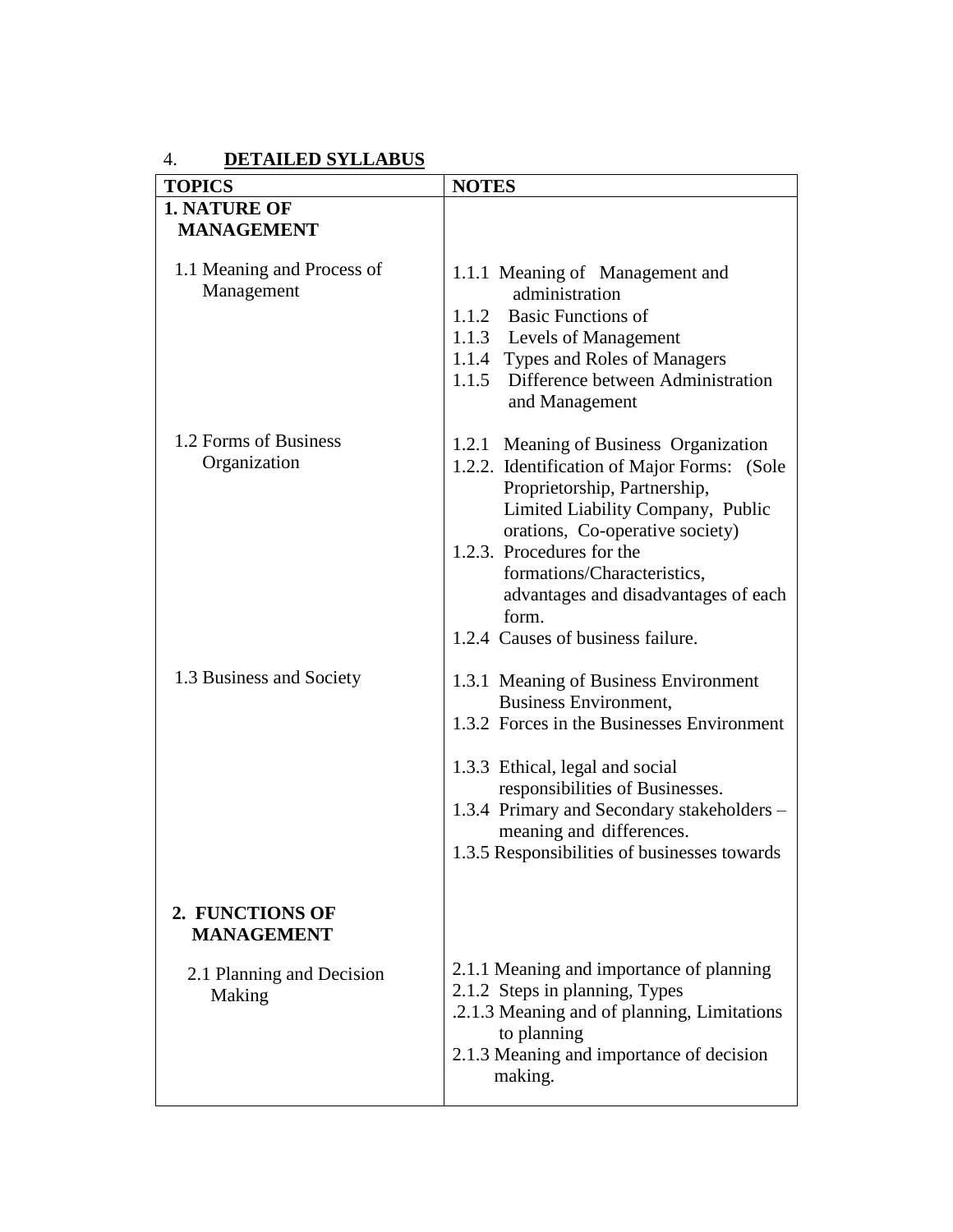| <b>TOPICS</b>   | <b>NOTES</b>                                |
|-----------------|---------------------------------------------|
|                 | 2.1.4 Step in the decision making process.  |
|                 | 2.1.5 Types of (Programmed and Non-         |
|                 | programmed) decisions.                      |
|                 | 2.1.6 Levels of management decisions.       |
|                 |                                             |
| 2.2 Organizing  | 2.2.1 Meaning, importance and activities of |
|                 | organizing                                  |
|                 | 2.2.2 Principles of organizing,             |
|                 | Organizational structure and                |
|                 | Organizational chart                        |
|                 | 2.2.3 Centralization and decentralization-  |
|                 | meaning differences, advantages and         |
|                 | disadvantages.                              |
|                 | 2.2.4 Meaning and benefits of delegation.   |
|                 | 2.2.5 Reasons why managers do not delegate  |
|                 | 2.2.6 Reasons why subordinates do not       |
|                 | accept Delegation                           |
|                 | 2.2.7 Guidelines for delegation             |
|                 |                                             |
| 2.3 Directing   | 2.3.1 Meaning and elements of directing     |
|                 | 2.3.2 Motivation – meaning, intrinsic and   |
|                 | extrinsic factors                           |
|                 | 2.3.3 Maslow's Hierarchy of Needs.          |
|                 | 2.3.4 Leadership importance of good         |
|                 | leadership.                                 |
|                 | 2.3.5 Leadership styles and Sources of      |
|                 | power available to leaders.                 |
|                 | 2.3.6 Communication – meaning,              |
|                 | importance,                                 |
|                 | channel formal and informal                 |
|                 | 2.3.7 The Communication process             |
|                 | 2.3.8 Barriers to communication             |
|                 | 2.3.9 Guidelines to effective               |
|                 | communication                               |
|                 |                                             |
| 2.4 Controlling | 2.4.1 Meaning and reasons for controlling   |
|                 | 2.4.2 Steps in controlling.                 |
|                 | 2.4.3 Tools for controlling                 |
|                 |                                             |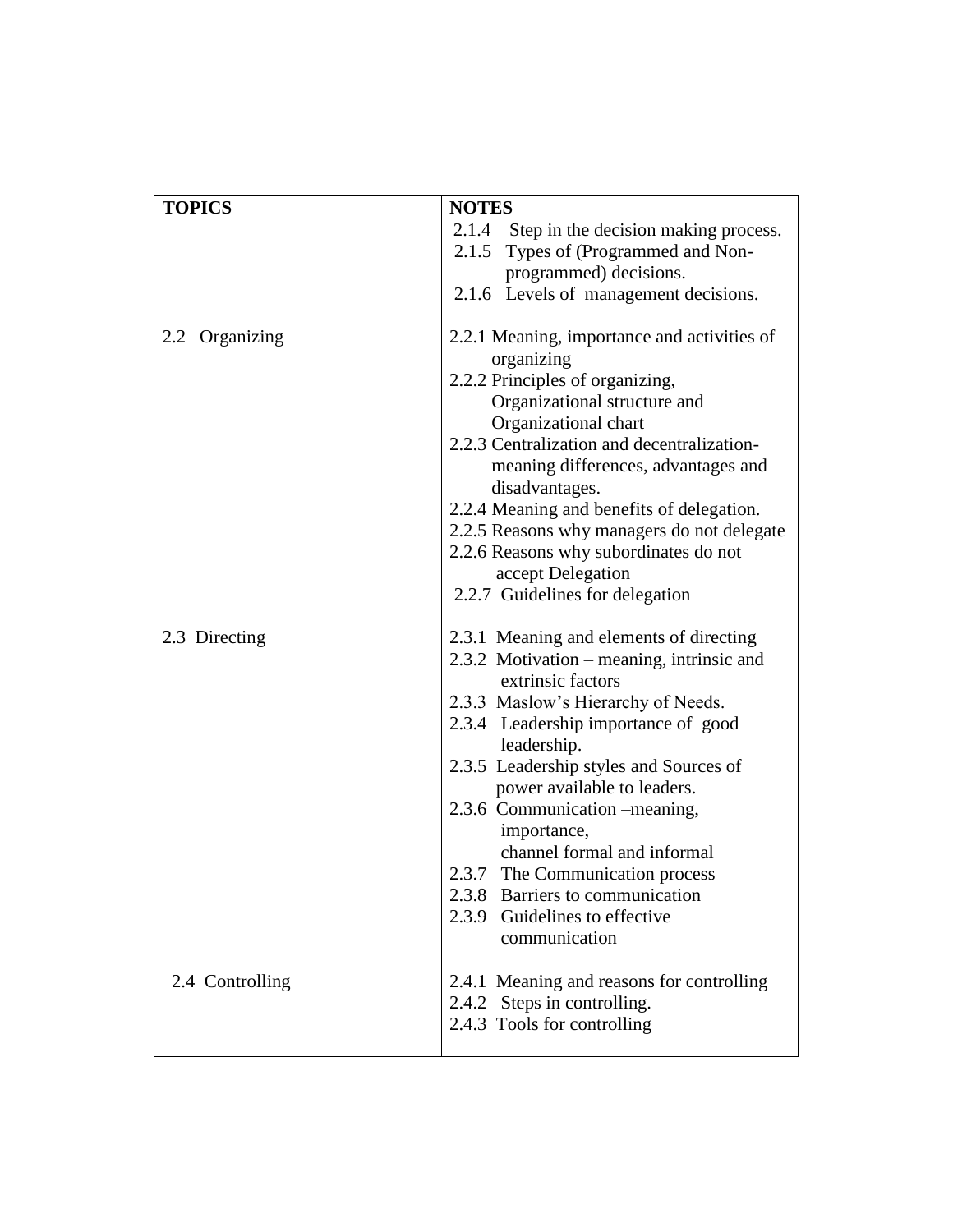| <b>TOPICS</b>                                                           | <b>NOTES</b>                                                                                                                                                                                                                                                                |
|-------------------------------------------------------------------------|-----------------------------------------------------------------------------------------------------------------------------------------------------------------------------------------------------------------------------------------------------------------------------|
| <b>MANAGEMENT</b><br>3.<br><b>INFORMATION</b><br><b>TECHNOLOGY</b>      | Concept of ICT<br>3.1<br>3.2 Data and information, meaning,<br>differences;<br>and sources of business information<br>Functions of the computer<br>3.3<br>3.4 Applications of computers in Business<br>3.5 Advantages and challenges of the use of<br>Computers in business |
| <b>LEGAL ENVIRONMENT</b><br>4.<br>OF BUSINESS<br>Law of Contract<br>4.1 | 4.1.1. Meaning and elements of contract<br>4.1.2 Classification of contracts<br>4.1.3 Vitiating factors (Void and Voidable<br>contracts)<br>4.1.4 Ways of discharging a contract                                                                                            |
| Principles of Agency<br>4.2                                             | 4.2.1 Creation of agency<br>4.2.2 Rights and duties of a principal<br>4.2.3 Rights and duties of an agent<br>4.2.4 Termination of agency                                                                                                                                    |
| 4.3 Negotiable Instruments                                              | 4.3.1 Meaning and characteristics of<br>negotiable instruments<br>4.3.2 Types of negotiable instruments<br>(Cheques; Bills of exchange;<br>Promissory notes)<br>4.3.3 Cheques: Class, types, advantages,<br>disadvantages and ways of avoiding<br>cheque frauds.            |
| 5. FINANCE AND<br><b>FINANCIAL</b><br><b>INSTITUTIONS</b><br>5.1 Money  | 5.1.1 Meaning and characteristics of money                                                                                                                                                                                                                                  |
| 5.2 Banking                                                             | 5.1.2 Functions of money<br>5.1.3 Meaning and causes of inflation<br>5.2.1 Types of banks<br>5.2.2 Functions of the Central bank                                                                                                                                            |
|                                                                         | 5.2.3 Functions of commercial and other<br>types of banks                                                                                                                                                                                                                   |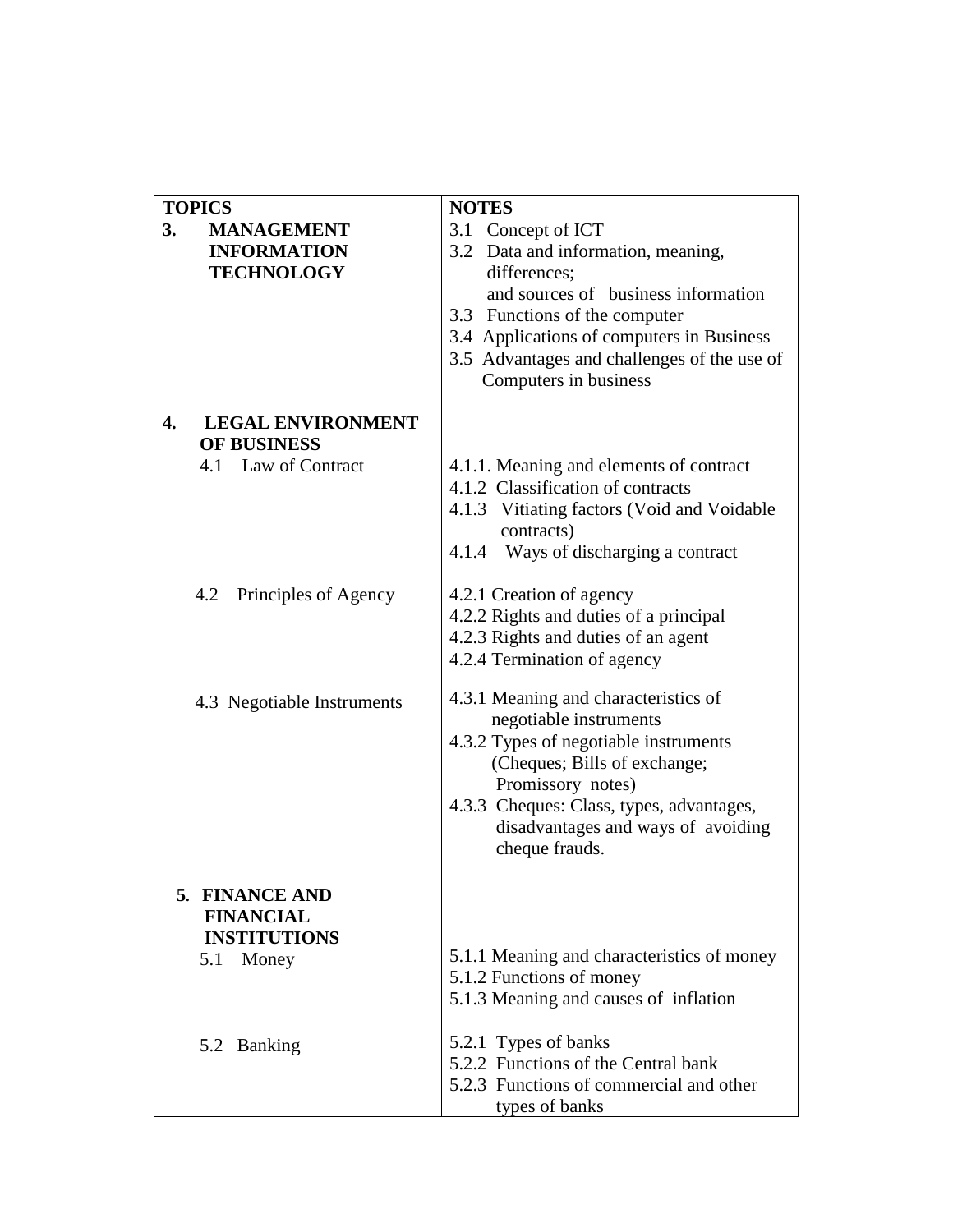|  | 5.2.4 Types of bank accounts.<br>5.2.5 Tools of monetary control |
|--|------------------------------------------------------------------|
|  |                                                                  |

| <b>TOPICS</b>                | <b>NOTES</b>                                       |  |
|------------------------------|----------------------------------------------------|--|
| 5.3 Risk Management          | 5.3.1 Meaning of risk and risk management          |  |
| and Insurance                | 5.3.2 Types of business risks                      |  |
|                              | 5.3.3 Meaning and importance of insurance          |  |
|                              | 5.3.4 Principles of insurance                      |  |
|                              |                                                    |  |
|                              | 5.3.5 Types of insurance and insurance<br>Policies |  |
|                              |                                                    |  |
| 5.4 Stock Exchange           | 5.4.1 Meaning and functions                        |  |
|                              | 5.4.2 Types of securities                          |  |
|                              |                                                    |  |
| <b>6. ROLE OF GOVERNMENT</b> |                                                    |  |
| <b>IN THE ECONOMY</b>        | 6.1 Role of government in an economy               |  |
|                              | 6.2 Sources and types of government                |  |
|                              | revenue                                            |  |
|                              | 6.3 Purpose of taxation                            |  |
|                              | 6.4 Types of taxes and challenges of tax           |  |
|                              | collection                                         |  |
|                              | 6.5 Types and items of government                  |  |
|                              | Expenditure                                        |  |
|                              |                                                    |  |
| 7.<br><b>INTERNATIONAL</b>   |                                                    |  |
| <b>TRADAND PROBLEMS</b>      |                                                    |  |
| OF DEVELOPING                |                                                    |  |
| <b>ECONOMIES</b>             |                                                    |  |
| 7.1 International Trade      | 7.1.1 Meaning of trade                             |  |
|                              | 7.1.2 Difference between domestic and              |  |
|                              | international trade                                |  |
|                              | 7.1.3 Documents used in domestic and               |  |
|                              | international trade                                |  |
|                              | 7.1.4 Reasons for international trade              |  |
|                              | 7.1.5 Theories of absolute cost and                |  |
|                              | comparative cost advantage                         |  |
|                              | 7.1.6 Restrictions in International trade          |  |
|                              | Balance of Payments (BOP) and                      |  |
|                              | measures for correcting BOP deficit                |  |
|                              |                                                    |  |
|                              |                                                    |  |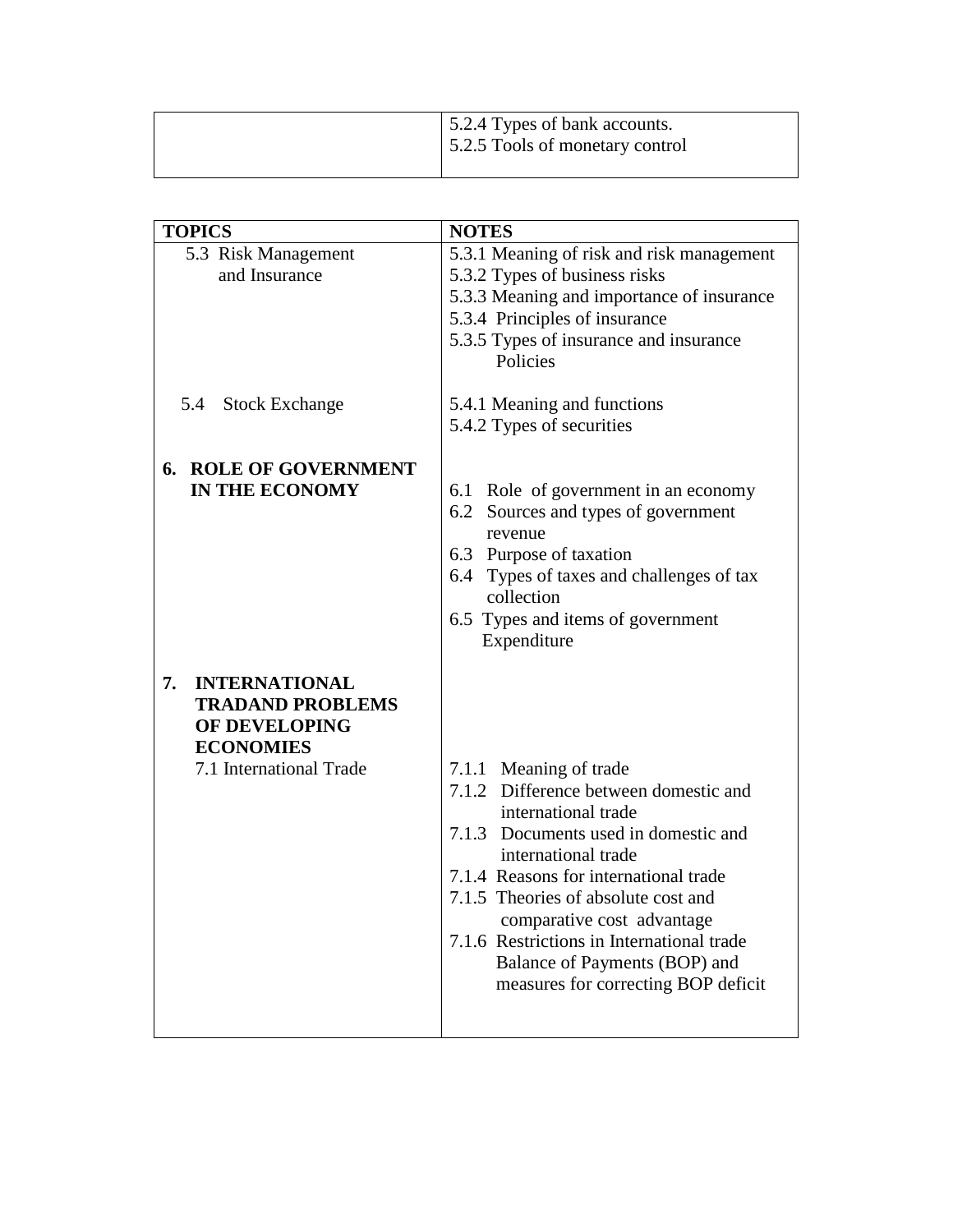| <b>TOPICS</b>                           | <b>NOTES</b>                                   |  |  |
|-----------------------------------------|------------------------------------------------|--|--|
|                                         |                                                |  |  |
| Developing Economies<br>7.2             | 7.2.1 Challenges of developing economies       |  |  |
|                                         | in relation to International trade             |  |  |
|                                         | 7.2.2 Ways of improving Developing             |  |  |
|                                         | <b>Economies by Government</b>                 |  |  |
|                                         | Role of the following institutions in<br>7.2.3 |  |  |
|                                         | international trade: International             |  |  |
|                                         | Monetary Fund (IMF), International             |  |  |
|                                         | <b>Bank for Reconstruction and</b>             |  |  |
|                                         | Development (IBRD), United Nations             |  |  |
|                                         | Conference on Trade and                        |  |  |
|                                         | Development (UNCTAD).                          |  |  |
|                                         |                                                |  |  |
| 8. GLOBALIZATION AND<br><b>ECONOMIC</b> |                                                |  |  |
| <b>INTEGRATION</b>                      |                                                |  |  |
| 8.1 Globalization                       | Meaning and causes of globalization<br>8.1.1   |  |  |
|                                         | Advantages and disadvantages of<br>8.1.2       |  |  |
|                                         | Globalization                                  |  |  |
|                                         |                                                |  |  |
| 8.2 Economic integration                | 8.2.1 Meaning of economic integration          |  |  |
|                                         | 8.2.2 Roles of the following in economic       |  |  |
|                                         | integration :                                  |  |  |
|                                         | Economic Community of West                     |  |  |
|                                         | African States (ECOWAS), African               |  |  |
|                                         | Union (AU), European                           |  |  |
|                                         | Union (EU), P African European Pacific         |  |  |
|                                         | <b>Countries Association of South and</b>      |  |  |
|                                         | Eastern Asian Nations (ASEAN).                 |  |  |
|                                         |                                                |  |  |
|                                         |                                                |  |  |
| <b>FUNCTIONAL</b><br>9.                 |                                                |  |  |
| <b>MANAGEMENT</b>                       | 9.1.1 Meaning of human resource                |  |  |
| 9.1 Elements of Human                   | Management                                     |  |  |
| Resource Management                     | 9.1.2 Functions of human resource              |  |  |
|                                         | management                                     |  |  |
|                                         | 9.1.3 Steps in the recruitment and selection   |  |  |
|                                         | process                                        |  |  |
|                                         | 9.1.4 Sources of recruitment                   |  |  |
|                                         | 9.1.5 Types of training;                       |  |  |
|                                         | 9.1.6 Job Analysis (job description and job    |  |  |
|                                         | specification)                                 |  |  |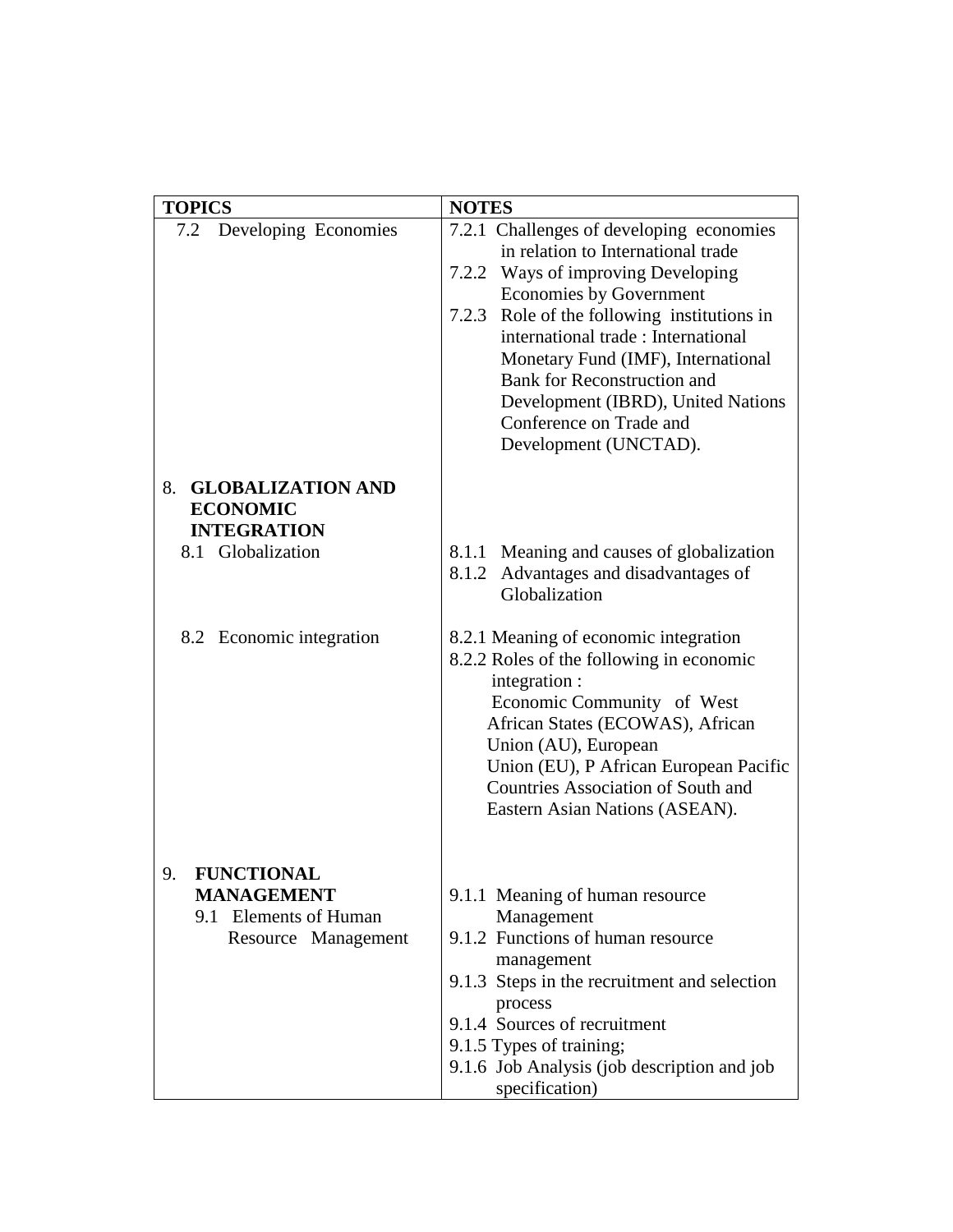| 9.1.6 Performance appraisal - meaning and |  |
|-------------------------------------------|--|
| importance                                |  |

| <b>TOPICS</b> |                                                 | <b>NOTES</b>                                                                                                                                                                                                                                                                                                                                                                                                                         |
|---------------|-------------------------------------------------|--------------------------------------------------------------------------------------------------------------------------------------------------------------------------------------------------------------------------------------------------------------------------------------------------------------------------------------------------------------------------------------------------------------------------------------|
| 9.2           | <b>Labour Relations</b>                         | 9.2.1 Meaning of labour relations, Trade<br>Unions and industrial relations.<br>9.2.2 Functions of Trade Unions<br>9.2.3 Employers' Association: Meaning and<br>functions.<br>9.2.4 Collective bargaining-process<br>importance and rights of parties                                                                                                                                                                                |
| 9.3           | Fundamentals of<br><b>Production Management</b> | involved.<br>9.3.1 Meaning of production and production<br>Management.<br>9.3.2 Forms of Production - extractive,<br>manufacturing, construction,<br>commercial and personal services<br>9.3.3 Factors of production<br>9.3.4 Meaning of specialization and                                                                                                                                                                          |
|               |                                                 | exchange<br>9.3.5 Advantages and disadvantages of<br>specialization<br>9.3.6 Types of production process $-$ job,<br>batch, flow<br>9.3.7 Steps in production planning and<br>Control                                                                                                                                                                                                                                                |
| 9.4           | Principles of Marketing                         | 9.4.1 Meaning of Marketing: Meaning and<br>activities.<br>9.4.2 Market segmentation: Meaning and<br>bases.<br>9.4.3 Elements of the marketing mix<br>(product, price, promotion and place)<br>9.4.4 Steps in new product development<br>9.4.5 Stages of product life cycle<br>(introduction, growth, maturity and<br>decline)<br>9.4.6 Functions of packaging and uses of<br>branding<br>9.4.7 Factors affecting pricing and pricing |
|               |                                                 | objectives<br>9.4.8 Promotion: Meaning, importance and<br>types<br>9.4.9 Channels of distribution                                                                                                                                                                                                                                                                                                                                    |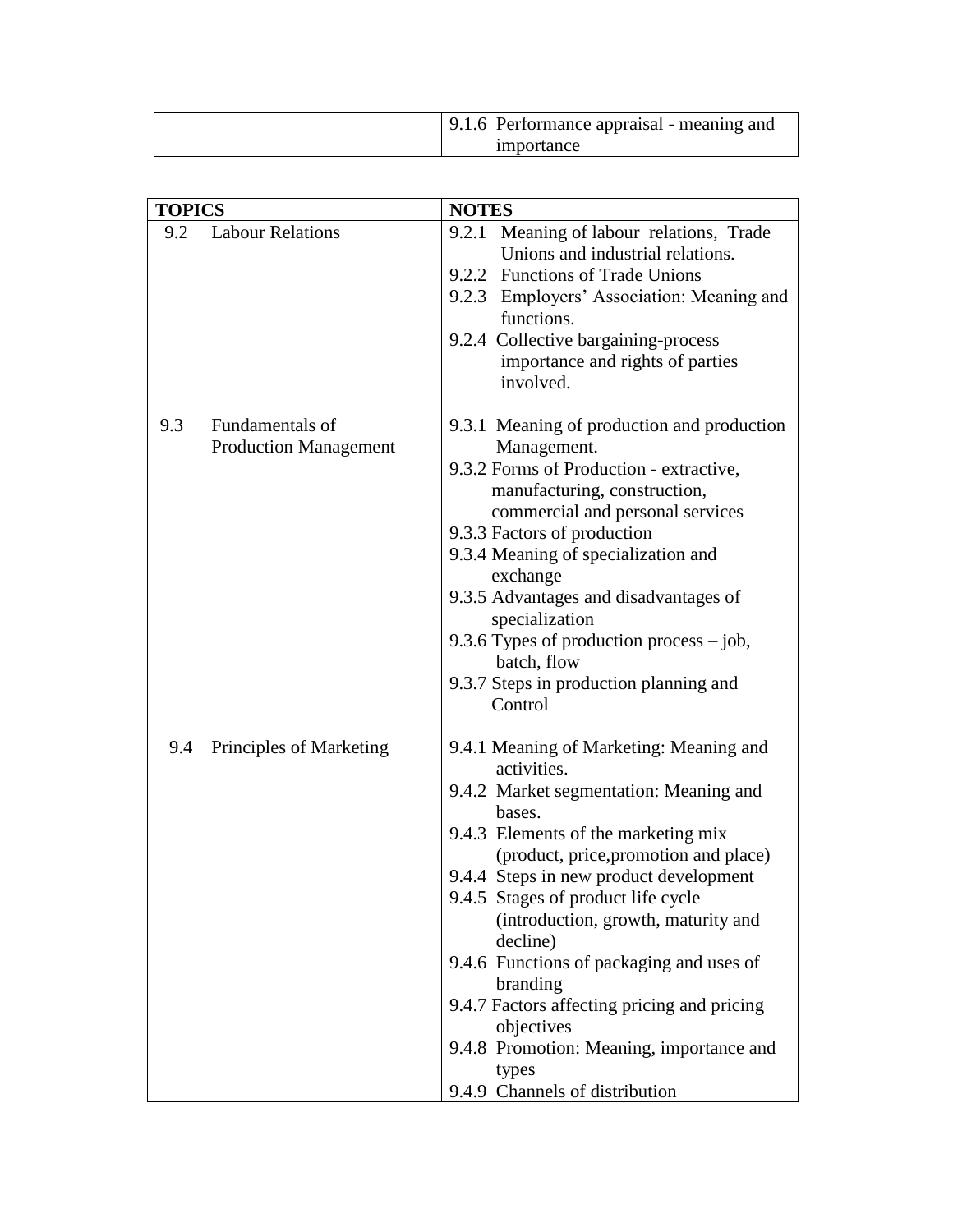| <b>TOPICS</b>                  | <b>NOTES</b>                                                                                                                                                                                                                                                                                                                              |  |  |
|--------------------------------|-------------------------------------------------------------------------------------------------------------------------------------------------------------------------------------------------------------------------------------------------------------------------------------------------------------------------------------------|--|--|
| 9.5 Electronic Commerce        | 9.5.1<br>e-commerce: Meaning and                                                                                                                                                                                                                                                                                                          |  |  |
| (e-Commerce)                   | importance.                                                                                                                                                                                                                                                                                                                               |  |  |
|                                | 9.5.2<br>Meaning of Business Finance.                                                                                                                                                                                                                                                                                                     |  |  |
| 9.6 Business Finance           | 9.6.1<br>Short-term and long-term sources of<br>finance<br>9.6.2<br>Government lending programmes;<br>Venture capital fund                                                                                                                                                                                                                |  |  |
| 10.<br><b>ENTREPRENEURSHIP</b> |                                                                                                                                                                                                                                                                                                                                           |  |  |
| <b>AND SMALL BUSINESS</b>      |                                                                                                                                                                                                                                                                                                                                           |  |  |
| Entrepreneurship<br>10.1       | 10.1.1 Meaning of entrepreneurship<br>10.1.2 Role of entrepreneurs<br>10.1.3 Characteristics of an entrepreneur<br>10.1.4 Content of business plan<br>10.1.5 Reasons for business successes and<br>failures<br>10.1.6 Record Keeping: Meaning,<br>importance and types.<br>10.1.7 Time Management: Meaning,<br>importance and techniques. |  |  |
| 10.2<br><b>Small Business</b>  | 10.2.1 Small businesses: Meaning and<br>categories<br>10.2.2 Procedures in the formation of small<br>businesses<br>10.2.3 Importance of small businesses in the<br>economy<br>10.2.4 Challenges of small businesses<br>10.2.5 Role of government in promoting<br>small businesses<br>10.2.6 Ways of sustaining an established<br>business |  |  |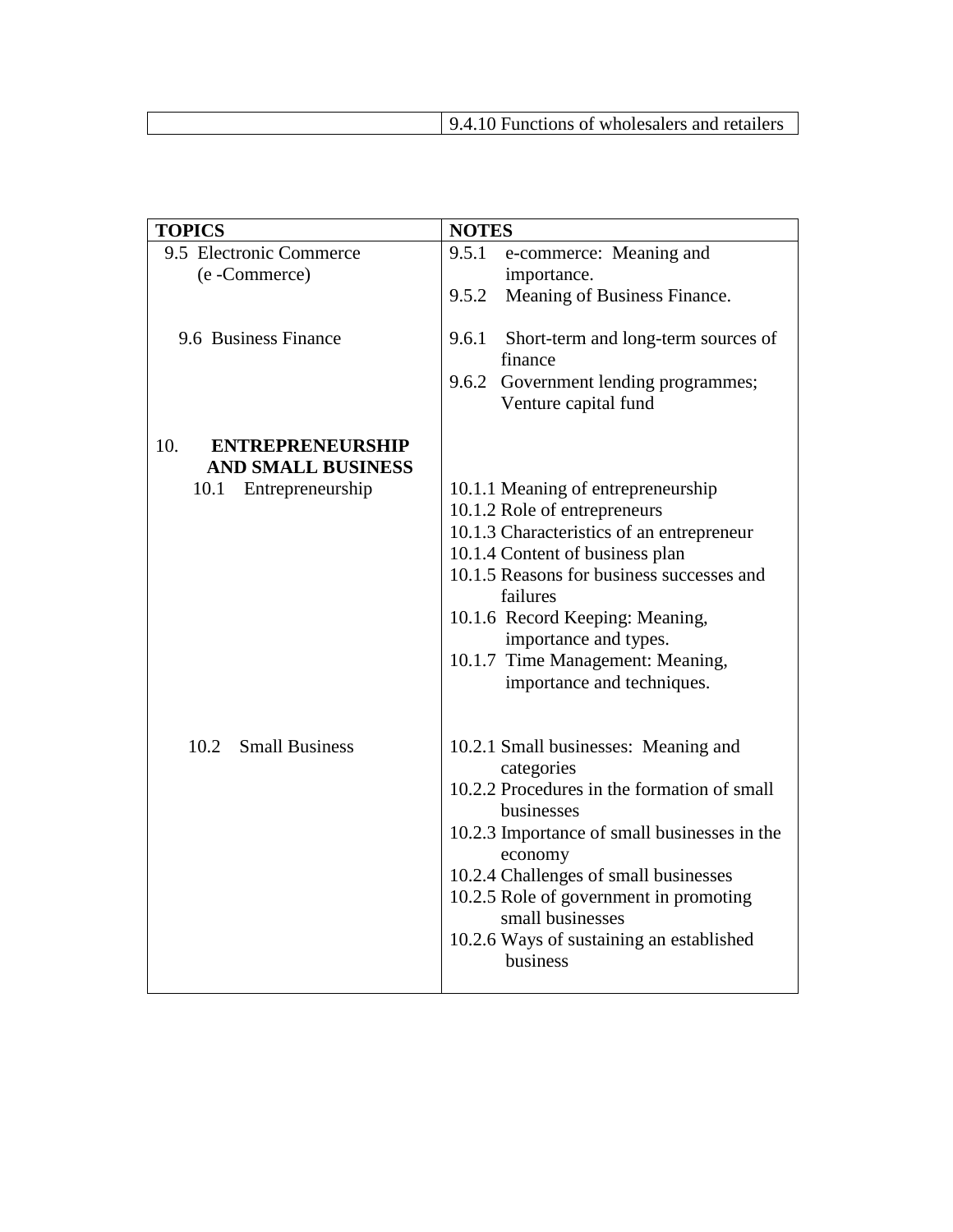# **SUGGESTED READING LIST**

| NAME                                                           | <b>PUBLISHER</b>                                             | TITLE                                             |
|----------------------------------------------------------------|--------------------------------------------------------------|---------------------------------------------------|
| Ansah, J.K.                                                    | Wilas Press Ltd                                              | Introduction to<br><b>Business</b><br>Management  |
| Attieku, B, Marfo-Yiadom, E<br>Dorkey, T and Tekyi, K.         | <b>Smartline Limited</b>                                     | <b>Business</b><br>Management                     |
| Boachie-Mensah, F.O.                                           | Woeli Publishing<br><b>Services</b>                          | <b>Essentials of</b><br>Management                |
| Browne, D., Barass, M.,<br>W., Dransfield, R and<br>Needham D. | <b>Heinemann Education</b><br>Publishers                     | <b>Business</b><br><b>Studies</b><br>for AS Level |
| Buckley, M. Brindley, B<br>and Greenwood, M.S.                 | Longman Group                                                | <b>Business Studies</b>                           |
| Callaghan, P (ed).                                             | Sunderhid Tyre and<br>Wear                                   | <b>Business</b><br>Advanced<br>Level              |
| Carysforth, C and Neild, M                                     | <b>Heinemann Education</b><br>Publishers                     | Intermediat<br><b>Business</b>                    |
| Danks, S.                                                      | <b>DP</b> Publication                                        | Advanced<br><b>Business</b><br><b>Studies</b>     |
| Du Toit, G S, Erasmus, B G,<br>and Strydom, J W,               | <b>Oxford University</b><br>Press South Africa<br>Management | Introduction to<br><b>Business</b>                |
| Fardon, M. (ed)                                                | Osborne Books<br>Limited                                     | Business Studies,                                 |